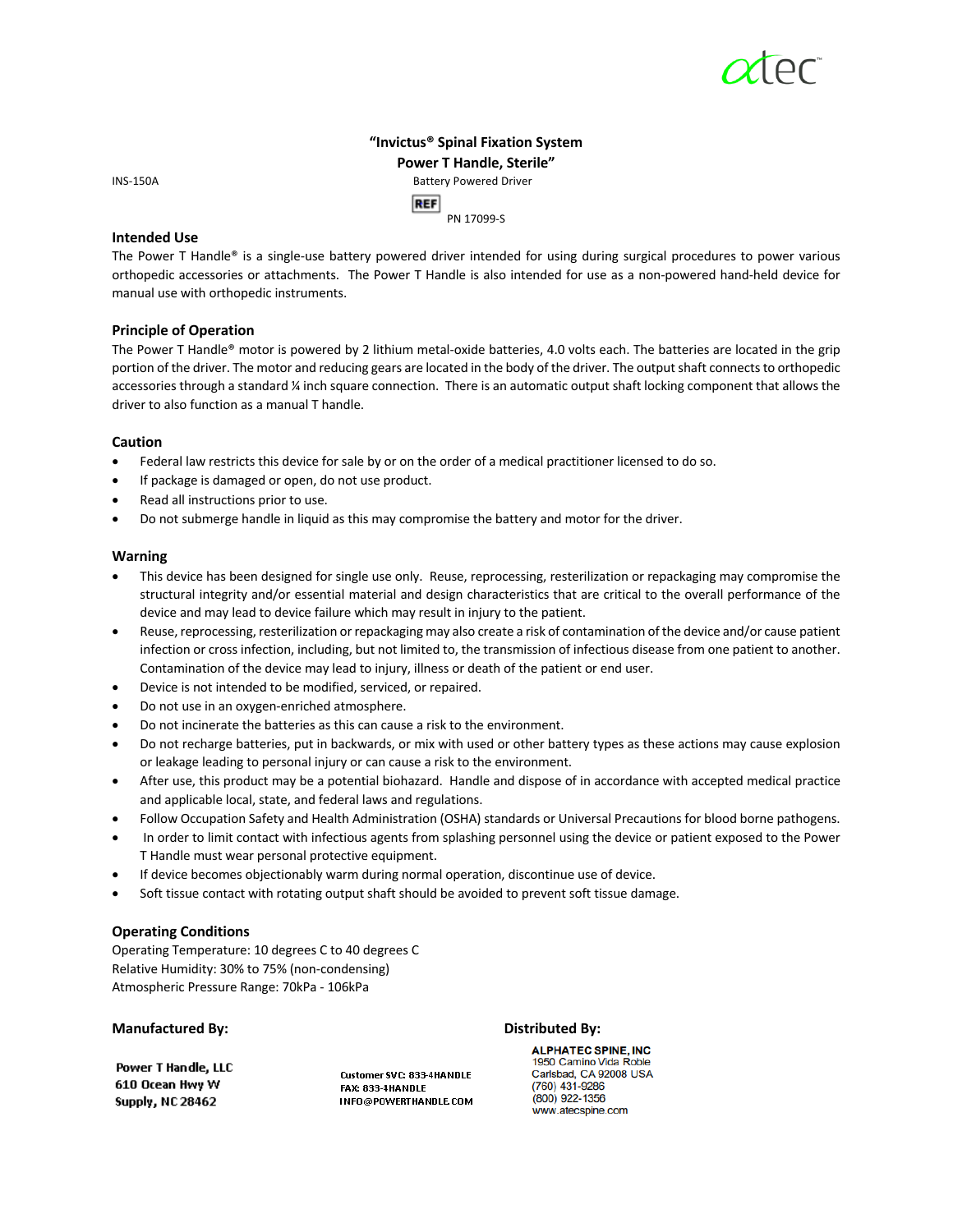# **Operating Instructions**

Always review the instructions for use and caution/warning notices. The surgeon should be thoroughly familiar with the proper operation of the power surgical instruments and accessories prior to use. Inspect package prior to use for signs of damage or tampering.

# **STEP 1: Open the package**

The circulating nurse opens the package and delivers the contents onto the sterile field.

# **STEP 2: Remove the pull tab**

Remove the white tab by firmly pulling the tab out of the device. Discard the pull tab.

# **STEP 3: Install orthopedic instrument**

Pull back on the sliding collar on the Power T Handle® output shaft. Align the orthopedic instrument with the shaft so that the corners of the ¼ square end of the attachment line up with the notches on the driver shaft. Insert the orthopedic instrument into the shaft. Release the sliding collar. Sliding collar should return to the starting position. If it does not return fully, the instrument is not fully inserted into the shaft. Check for correct engagement of the orthopedic instrument by pulling it slightly.

# **STEP 4: For power forward / reverse operation**

Select forward ("F") or reverse ("R") on the black switch. Then press and hold the red power button. Rotation in the direction selected on the black switch will continue until the red power button is released or maximum stall torque is produced. This is a non-continuous device with maximum operating time of 15s and a minimum duty off time of 30s.

# **STEP 5: For manual forward/reverse operation**

Grasp the handle of the Power T Handle and turn the entire driver in the forward or reverse direction.

# **STEP 6: Remove orthopedic instrument**

Pull the sliding black collar fully back and remove the instrument from the shaft.

# **AFTER USE: Battery Removal and Disposal**

The batteries, which power the product, may be disposed of separately by unscrewing the six screws (T6) on the undersurface of the driver. The batteries can then be manually removed from the battery clips. Disposal should be done in accordance with applicable regulations, which vary from country to country. Batteries should not be incinerated. Batteries for disposal should be collected, transported, and disposed of in a manner that will prevent short-circuit (terminals taped). Recycling of the batteries should be done in authorized facilities.

### **Storage Conditions**

Ambient temperature out of direct sunlight (10 degrees C to 40 degrees C) Expiration date of product is printed on the shelf box label and tray label for each unit.

# **Symbols and Definitions**

|           | Type B Applied Part                                      |              | Keep Dry                                       |
|-----------|----------------------------------------------------------|--------------|------------------------------------------------|
| STERILE R | Sterile, method of<br>sterilization using<br>irradiation |              | Do not use if<br>sterile package is<br>damaged |
| REF       | Catalog number                                           |              | Consult instruc-<br>tions for use              |
|           | Use by (Date)                                            | 40°C<br>10%  | Operating Tem-<br>perature                     |
|           | Single Use Only                                          | <b>LATEX</b> | Not made with<br>natural rubber                |
|           | Manufacturer                                             | 40°C         | Storage Temper-<br>ature                       |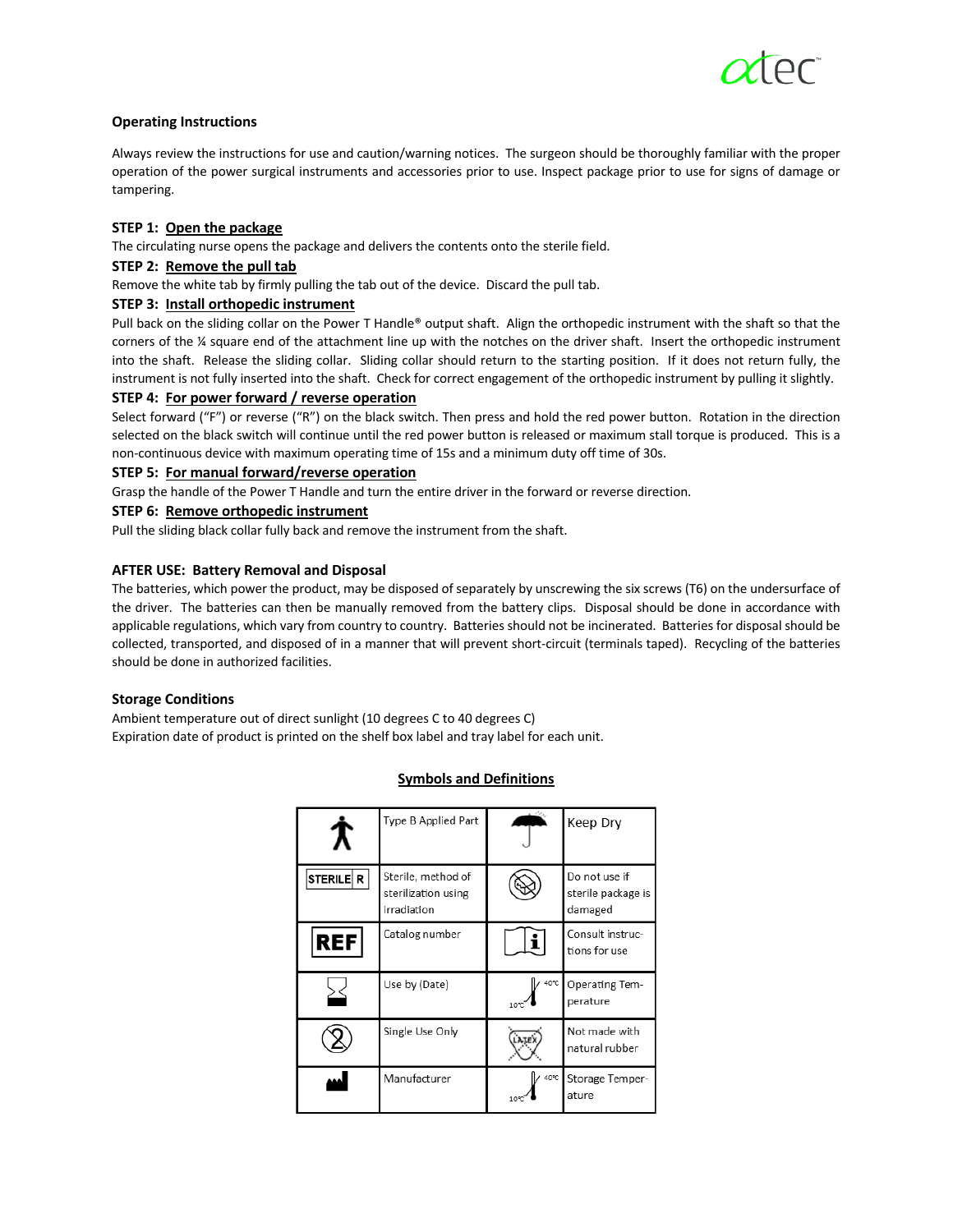#### **EMC ACCOMPANYING DOCUMENT**

#### **The Power T Handle® (PTH) requires special precautions regarding EMC and needs to be installed and put into service according to the EMC information provided in these accompanying documents.**

WARNING: Portable RF communications equipment (including peripherals such as antenna cables and external antennas) should be used no closer than 30 cm (12 inches) to any part of the PTH, including cables specified by the manufacturer. Otherwise, degradation of the performance of this equipment could result. **WARNING:** A risk of increased emissions or decreased immunity may result if any additional cables are attached.

**WARNING:** Use of this equipment adjacent to or stacked with other equipment should be avoided because it could result in improper operation. If such use is necessary, this equipment and the other equipment should be observed to verify that they are operating normally.

|   | Guidance and manufacturer's declaration - electromagnetic emissions                                                                                                       |            |                                                                                                                                                                                 |  |  |
|---|---------------------------------------------------------------------------------------------------------------------------------------------------------------------------|------------|---------------------------------------------------------------------------------------------------------------------------------------------------------------------------------|--|--|
|   | The PTH is intended for use in the electromagnetic environment specified below. The customer or the user of the PTH should assure that it is used in such an environment. |            |                                                                                                                                                                                 |  |  |
|   | <b>Emissions test</b>                                                                                                                                                     | Compliance | Electromagnetic environment - guidance                                                                                                                                          |  |  |
|   | <b>RF</b> emissions                                                                                                                                                       | Group 1    | The PTH uses RF energy only for its internal function. Therefore, its RF emissions are very low and are not likely<br>to cause any interference in nearby electronic equipment. |  |  |
|   | CISPR <sub>11</sub>                                                                                                                                                       |            |                                                                                                                                                                                 |  |  |
| 6 | <b>RF</b> emissions                                                                                                                                                       | Class A    | The PTH is suitable for use in all establishments, including domestic establishments and those directly                                                                         |  |  |
|   | CISPR <sub>11</sub>                                                                                                                                                       |            | connected to the public low-voltage power supply network that supplies buildings used for domestic purposes.                                                                    |  |  |

**WARNING: Use of accessories, transducers and cables other than those specified or provided by the manufacturer of this equipment could result in increased electromagnetic emissions or decreased electromagnetic immunity of this equipment and result in improper operation.**

| Guidance and manufacturer's declaration - electromagnetic immunity                                                                                                        |                         |                                                                                                                                                 |  |  |  |
|---------------------------------------------------------------------------------------------------------------------------------------------------------------------------|-------------------------|-------------------------------------------------------------------------------------------------------------------------------------------------|--|--|--|
| The PTH is intended for use in the electromagnetic environment specified below. The customer or the user of the PTH should assure that it is used in such an environment. |                         |                                                                                                                                                 |  |  |  |
| IEC 60601 test level                                                                                                                                                      | <b>Compliance level</b> | Electromagnetic environment - guidance                                                                                                          |  |  |  |
| +8kV contact                                                                                                                                                              | +8kV contact            | Floors should be wood, concrete or ceramic tile. If floors are<br>covered with synthetic material, the relative humidity should be              |  |  |  |
| + 15kV air                                                                                                                                                                | + 15kV air              | at least 30%.                                                                                                                                   |  |  |  |
| 30 A/m                                                                                                                                                                    | 30 A/m                  | Power frequency magnetic fields should be at levels<br>characteristic of a typical location in a typical commercial or<br>hospital environment. |  |  |  |
|                                                                                                                                                                           |                         |                                                                                                                                                 |  |  |  |

| The PTH is intended for use in the electromagnetic environment specified below. The customer or the user of the PTH should assure that it is used in such an environment.<br><b>IMMUNITY test</b><br><b>Compliance level</b><br>IEC 60601 TEST LEVEL<br>Electromagnetic environment - guidance<br>Portable and mobile RF communications equipment should be used no closer to any part of the<br>PTH, including cables, than the recommended separation distance calculated from the equation<br><b>Radiated RF</b><br>3 V/m<br>3 V/m<br>applicable to the frequency of the transmitter.<br>IEC 61000-4-3<br>80 MHz to 2.7 GHz<br>80 MHz to 2.7 GHz<br>Recommended separation distance<br>d = [3.5/3] VP 80 MHz to 800 MHz<br>d = [7/3] VP 800 MHz to 2.7 GHz<br>where P is the maximum output power rating of the transmitter in watts (W) according to the<br>transmitter manufacturer and d is the recommended separation distance in meters (m). Field<br>strengths from fixed RF<br>transmitters, as determined by an electromagnetic site survey, should be less than the compliance<br>level in each frequency range. Interference may occur in the vicinity of equipment marked with the<br>following symbol:<br>(((•)) | Guidance and manufacturer's declaration - electromagnetic immunity |  |  |  |  |
|---------------------------------------------------------------------------------------------------------------------------------------------------------------------------------------------------------------------------------------------------------------------------------------------------------------------------------------------------------------------------------------------------------------------------------------------------------------------------------------------------------------------------------------------------------------------------------------------------------------------------------------------------------------------------------------------------------------------------------------------------------------------------------------------------------------------------------------------------------------------------------------------------------------------------------------------------------------------------------------------------------------------------------------------------------------------------------------------------------------------------------------------------------------------------------------------------------------------------------|--------------------------------------------------------------------|--|--|--|--|
|                                                                                                                                                                                                                                                                                                                                                                                                                                                                                                                                                                                                                                                                                                                                                                                                                                                                                                                                                                                                                                                                                                                                                                                                                                 |                                                                    |  |  |  |  |
|                                                                                                                                                                                                                                                                                                                                                                                                                                                                                                                                                                                                                                                                                                                                                                                                                                                                                                                                                                                                                                                                                                                                                                                                                                 |                                                                    |  |  |  |  |
|                                                                                                                                                                                                                                                                                                                                                                                                                                                                                                                                                                                                                                                                                                                                                                                                                                                                                                                                                                                                                                                                                                                                                                                                                                 |                                                                    |  |  |  |  |

**NOTE 1 At 80 MHz and 800 MHz, the higher frequency range applies.**

**NOTE 2 These guidelines may not apply in all situations. Electromagnetic propagation is affected by absorption and reflection from structures, objects and people.**

Field strengths from fixed transmitters, such as base stations for radio (cellular/cordless) telephones and land mobile radios, amateur radio, AM and FM radio broadcast and TV broadcast cannot be predicted theoretically with accuracy. To assess the electromagnetic environment due to fixed RF transmitters, an electromagnetic site survey should be considered. If the measured field strength in the location in which the PTH is used exceeds the applicable RF compliance level above, the PTH should be observed to verify normal operation. If abnormal performance is observed, additional measures may be necessary, such as re**orienting or relocating the PTH.**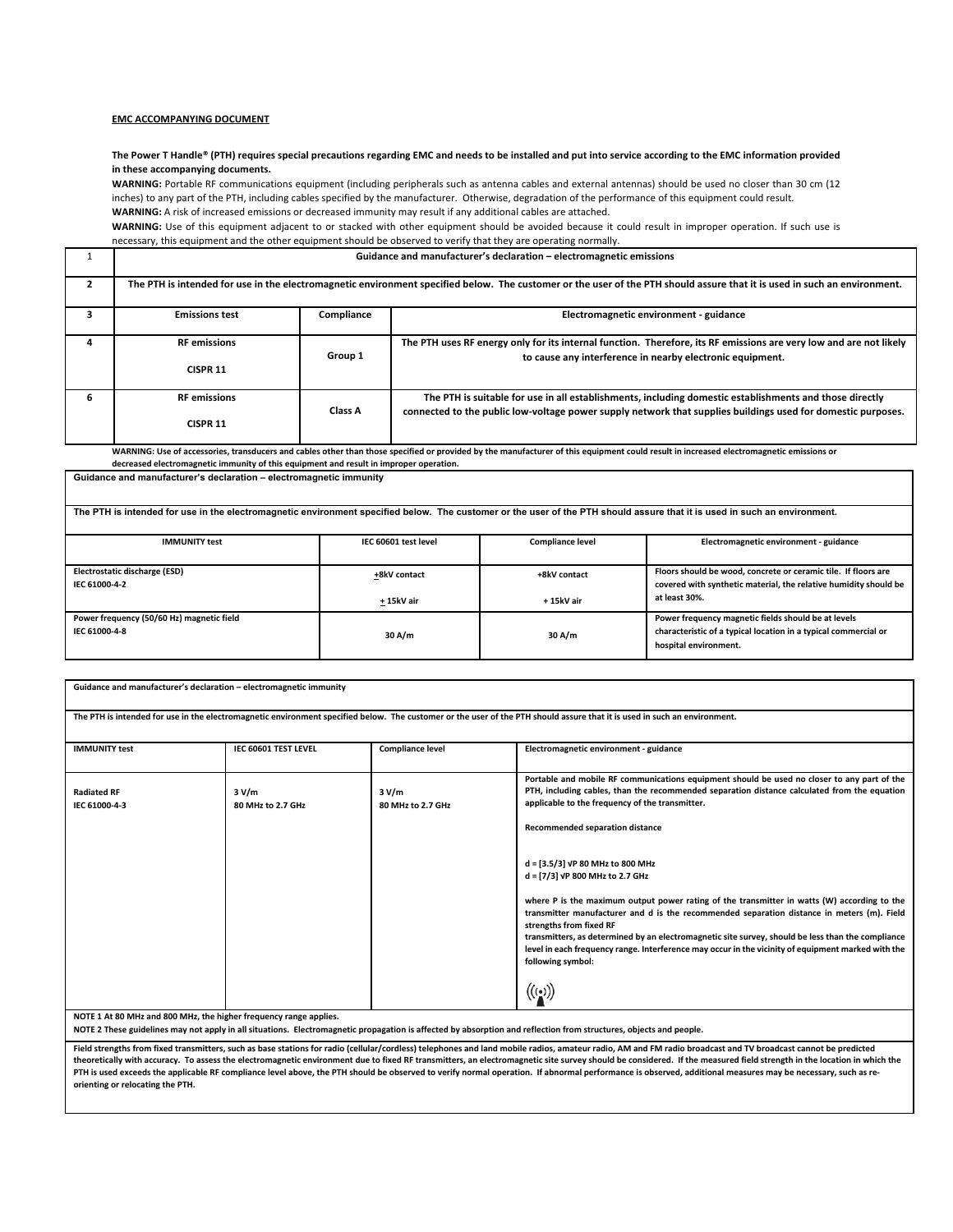| Guidance and manufacturer's declaration - electromagnetic immunity |                                                                                                                                                                           |                                                                   |                                                                                                                                                                                                                                                                                                                                                                                                                                                                                                                                                                                                                                                                                                                                                                                                             |  |  |
|--------------------------------------------------------------------|---------------------------------------------------------------------------------------------------------------------------------------------------------------------------|-------------------------------------------------------------------|-------------------------------------------------------------------------------------------------------------------------------------------------------------------------------------------------------------------------------------------------------------------------------------------------------------------------------------------------------------------------------------------------------------------------------------------------------------------------------------------------------------------------------------------------------------------------------------------------------------------------------------------------------------------------------------------------------------------------------------------------------------------------------------------------------------|--|--|
|                                                                    | The PTH is intended for use in the electromagnetic environment specified below. The customer or the user of the PTH should assure that it is used in such an environment. |                                                                   |                                                                                                                                                                                                                                                                                                                                                                                                                                                                                                                                                                                                                                                                                                                                                                                                             |  |  |
| <b>IMMUNITY test</b>                                               | IEC 60601 TEST LEVEL                                                                                                                                                      | <b>Compliance level</b><br>Electromagnetic environment - guidance |                                                                                                                                                                                                                                                                                                                                                                                                                                                                                                                                                                                                                                                                                                                                                                                                             |  |  |
| <b>Radiated RF</b><br>IEC 61000-4-3                                | 3 V/m<br>80 MHz to 2.7 GHz                                                                                                                                                | 3 V/m<br>80 MHz to 2.7 GHz                                        | Portable and mobile RF communications equipment should be used no closer to any part of the PTH, including<br>cables, than the recommended separation distance calculated from the equation applicable to the frequency<br>of the transmitter.<br>Recommended separation distance:<br>d = [3.5/3] VP 80 MHz to 800 MHz<br>d = [7/3] VP 800 MHz to 2.7 GHz<br>where P is the maximum output power rating of the transmitter in watts (W) according to the transmitter<br>manufacturer and d is the recommended separation distance in meters (m). Field strengths from fixed RF<br>transmitters, as determined by an electromagnetic site survey, should be less than the compliance level in<br>each frequency range. Interference may occur in the vicinity of equipment marked with the following symbol: |  |  |
| NOTE 1 At 80 MHz and 800 MHz, the higher frequency range applies.  |                                                                                                                                                                           |                                                                   |                                                                                                                                                                                                                                                                                                                                                                                                                                                                                                                                                                                                                                                                                                                                                                                                             |  |  |

**NOTE 2 These guidelines may not apply in all situations. Electromagnetic propagation is affected by absorption and reflection from structures, objects and people.**

**Field strengths from fixed transmitters, such as base stations for radio (cellular/cordless) telephones and land mobile radios, amateur radio, AM and FM radio broadcast and TV broadcast cannot be predicted**  theoretically with accuracy. To assess the electromagnetic environment due to fixed RF transmitters, an electromagnetic site survey should be considered. If the measured field strength in the location in which the **PTH is used exceeds the applicable RF compliance level above, the PTH should be observed to verify normal operation. If abnormal performance is observed, additional measures may be necessary, such as reorienting or relocating the PTH.**

| Guidance and manufacturer's declaration - electromagnetic immunity<br>The PTH is intended for use in the electromagnetic environment specified below. The customer or the user of the PTH should assure that it is used in such an environment. |                                                                                                                                                                                                                                                                                                                                                                                                                         |                                                                                                                                                                                                                                                                                                                                                                                                                         |                                                                                                                                                                                                                                                                                                                                                                                                                                                                                                                                                                                                                                                                                                                                                                                                                                                                         |  |  |  |
|-------------------------------------------------------------------------------------------------------------------------------------------------------------------------------------------------------------------------------------------------|-------------------------------------------------------------------------------------------------------------------------------------------------------------------------------------------------------------------------------------------------------------------------------------------------------------------------------------------------------------------------------------------------------------------------|-------------------------------------------------------------------------------------------------------------------------------------------------------------------------------------------------------------------------------------------------------------------------------------------------------------------------------------------------------------------------------------------------------------------------|-------------------------------------------------------------------------------------------------------------------------------------------------------------------------------------------------------------------------------------------------------------------------------------------------------------------------------------------------------------------------------------------------------------------------------------------------------------------------------------------------------------------------------------------------------------------------------------------------------------------------------------------------------------------------------------------------------------------------------------------------------------------------------------------------------------------------------------------------------------------------|--|--|--|
| <b>IMMUNITY test</b>                                                                                                                                                                                                                            | IEC 60601 TEST LEVEL                                                                                                                                                                                                                                                                                                                                                                                                    | <b>Compliance level</b>                                                                                                                                                                                                                                                                                                                                                                                                 | Electromagnetic environment - guidance                                                                                                                                                                                                                                                                                                                                                                                                                                                                                                                                                                                                                                                                                                                                                                                                                                  |  |  |  |
| <b>IMMUNITY to proximity fields from</b><br><b>RF wireless communications</b><br>equipment                                                                                                                                                      | MHz - Modulation - Field<br>Strength<br>385 - 18 Hz - 27 V/m<br>450 - 18 Hz - 28 V/m<br>710 - 217 Hz - 9 V/m<br>745 - 217 Hz - 9 V/m<br>780 - 217 Hz - 9 V/m<br>810 - 18 Hz - 28 V/m<br>870 - 18 Hz - 28 V/m<br>930 - 18 Hz - 28 V/m<br>1720 - 217 Hz - 28 V/m<br>1845 - 217 Hz - 28 V/m<br>1970 - 217 Hz - 28 V/m<br>2450 - 217 Hz - 28 V/m<br>5240 - 217 Hz - 9 V/m<br>5500 - 217 Hz - 9 V/m<br>5785 - 217 Hz - 9 V/m | MHz - Modulation - Field<br>Strength<br>385 - 18 Hz - 27 V/m<br>450 - 18 Hz - 28 V/m<br>710 - 217 Hz - 9 V/m<br>745 - 217 Hz - 9 V/m<br>780 - 217 Hz - 9 V/m<br>810 - 18 Hz - 28 V/m<br>870 - 18 Hz - 28 V/m<br>930 - 18 Hz - 28 V/m<br>1720 - 217 Hz - 28 V/m<br>1845 - 217 Hz - 28 V/m<br>1970 - 217 Hz - 28 V/m<br>2450 - 217 Hz - 28 V/m<br>5240 - 217 Hz - 9 V/m<br>5500 - 217 Hz - 9 V/m<br>5785 - 217 Hz - 9 V/m | Portable and mobile RF communications<br>equipment should be used no closer to any part of the<br>PTH, including cables, than the recommended separation<br>distance calculated from the equation applicable to the<br>frequency of the transmitter.<br>Recommended separation distance:<br>$E = \left[ 6/d \right] \sqrt{P}$<br>$d = \lfloor 6/E \rfloor$ $\sqrt{P}$<br>where P is the maximum output power rating of the<br>transmitter in watts (W) according to the transmitter<br>manufacturer, d is the recommended separation distance<br>in meters (m), and E is the field strength in V/m. Field<br>strengths from fixed RF transmitters, as determined by an<br>electromagnetic site survey, should be less than the<br>compliance level in each frequency range. Interference<br>may occur in the vicinity of equipment marked with the<br>following symbol: |  |  |  |
| NOTE: These guidelines may not apply in all situations. Electromagnetic propagation is affected by absorption and reflection from structures, objects and people.                                                                               |                                                                                                                                                                                                                                                                                                                                                                                                                         |                                                                                                                                                                                                                                                                                                                                                                                                                         |                                                                                                                                                                                                                                                                                                                                                                                                                                                                                                                                                                                                                                                                                                                                                                                                                                                                         |  |  |  |

**Recommended separation distances between portable and mobile RF communications equipment as well as mobile RF communications equipment and PTH The PTH is intended for use in an electromagnetic environment in which radiated RF disturbances are controlled. The customer or the user of the PTH can help prevent electromagnetic interference by maintaining a minimum distance between portable and mobile RF communications equipment (transmitters) and the PTH as recommended below, according to the maximum output power of the communications equipment. Rated maximum output Separation distance according to frequency of transmitter (m)**